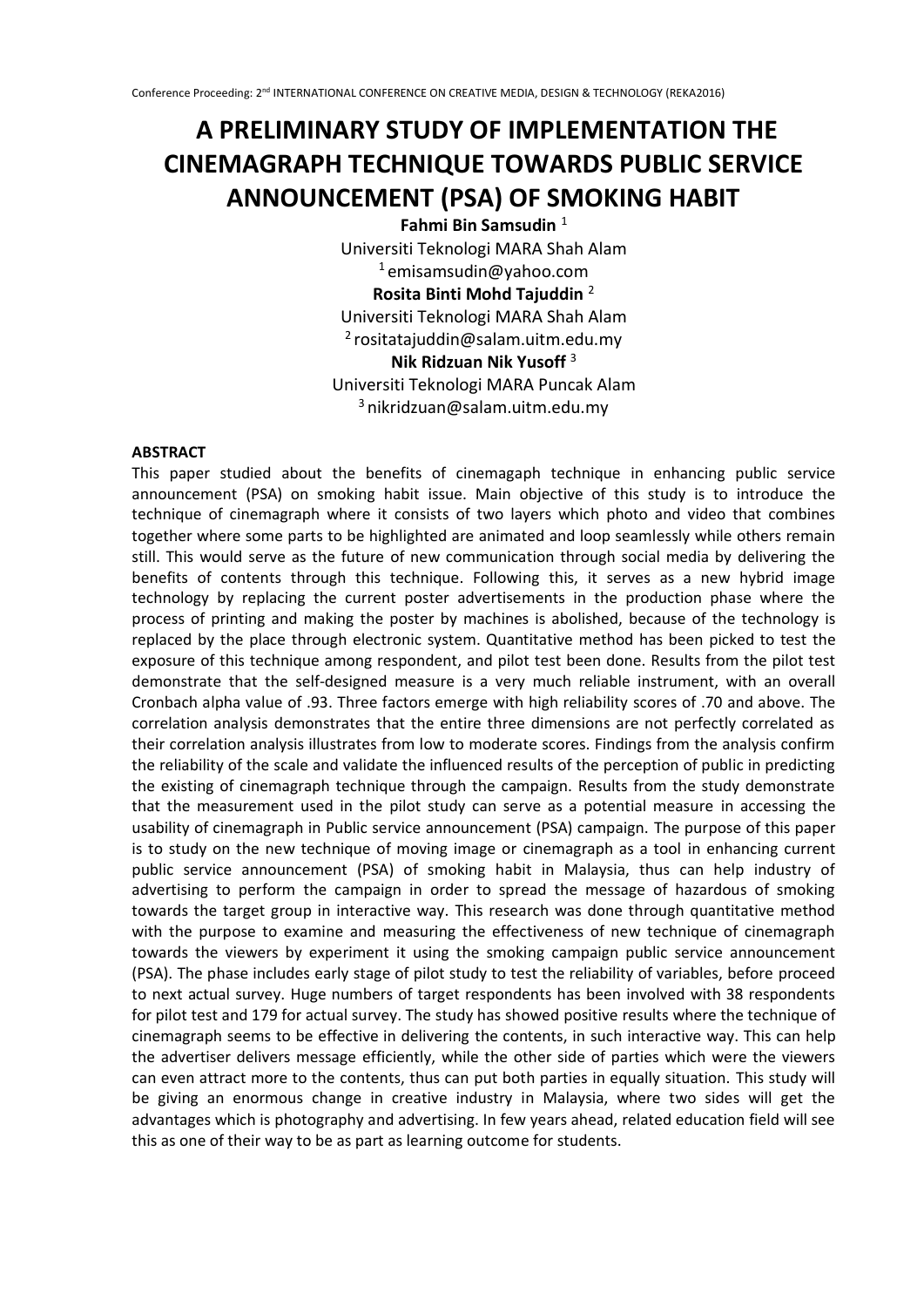#### **Key Words**

High definition, interactive, hybrid image, social media, advertisement, smoking, PSA, moving image

#### **INTRODUCTION**

Cinemagraph is a format in digital process that shows movements of pictures. It consists of two layers where video as the major that lies in the background and the photograph on top of it as the base of the format. In other words, it is the animated GIFs (Graphic Interchange Format) that is created by looping frames of video with subtle movements, then layering it with a still frame and carefully masking a portion of the composition to reveal motion (Niewland, 2012). This concept of living photos has been inspired by the Harry Potter book series released between 2001 and 2011 by J.K. Rowling. Even though at the beginning this format has been introduced as GIF format where the characteristics of these were in minimal level, it is slowly moving together with the modern era through time. It grows rapidly to increase the potential of advantages that will be enhanced according to what this technique needs, where soon it will be a part of users' needs and option especially in creative multimedia. This coincides with the flow in which cinemagraph is seen as hybrid photo where the format only will be seen through electronic media. In future, advertising industry especially can save hundreds of million in the production process because it will not be published through printed version using paper in newspaper or magazines instead electronic media will be the major platform for this to perform. Advertising is one of successful communication media that has existed for some 300 years at least. Its major function is to deliver information such as selling products, services or free-profits message to the public through various platform, for example website, billboard, newspapers and magazines. Advertising is a form of communication paid by individuals or companies, with the aim of influencing people to think or act in a particular way or providing information (Green, 2012). Public Service Announcement (PSA) for example is one of the platforms that lies in the category of unpaid advertisement which is specifically designed to inform the public about a specific issue or cause through newspapers classified section, television spot or radio announcement and poster. Mainly, it provides valuable information that possibly their lives positively. In other words, it is a campaign on raising awareness, changing public attitudes and behaviours towards social issues (Mckinney, 1989). Commonly PSA are mostly closely related with the programs run by government or voluntary agencies such as health issues like smoking campaign and obesity campaign. Smoking activities happened since the late of 1942 (L. Gilman, 2004). This can be seen through the history, which proved that the smoke was served as the food for the spirits that inhabited the shamans (Benonzi, 1565). Meanwhile, smoking also invites an addictive pleasure when someone starts at first. This is because of its large amount of nicotine, which acts as the main ingredient in cigarette that would please the smokers with pleasure for about an hour (Keyishian, 2004). There are numerous cases reported a few years back about how dangerous smoking is and how it can affect the life of smokers through all kinds of campaign such as public service announcement with websites, posters and billboards, but the rate of acceptance by public is lackluster at best. Anti-smoking campaign, which is, runs by Ministry of Health Malaysia has failed to reach the aim of reducing the rate of smokers among Malaysian, and is seen as a failure project (Utusan Online, 2010). This study is important since the findings would help to recognize the function of this new technology of cinemagraph that will be applied in the advertising field and act as a public service announcement tool in delivering the message, thus helping to promote the anti-smoking campaign in Malaysia. Various objectives are outlined for this study: 1) to introduce the new technology of 'hybrid image' or cinemagraph in the Malaysia's creative industry; 2) to promote cinemagraph as the new medium of communication in social media feeds; 3) to implement current anti – smoking campaign from using still images to an interactive new media style using cinemagraph. In order to meet the research objectives, three (3) research questions are proposed: 1) Did the public know about the cinemagraph technique; 2) What is the current trend of communication through social media; 3) How to improvise the current PSA anti-smoking habit with the technique? Results from this research would give extra credits for the art community in Malaysia especially those who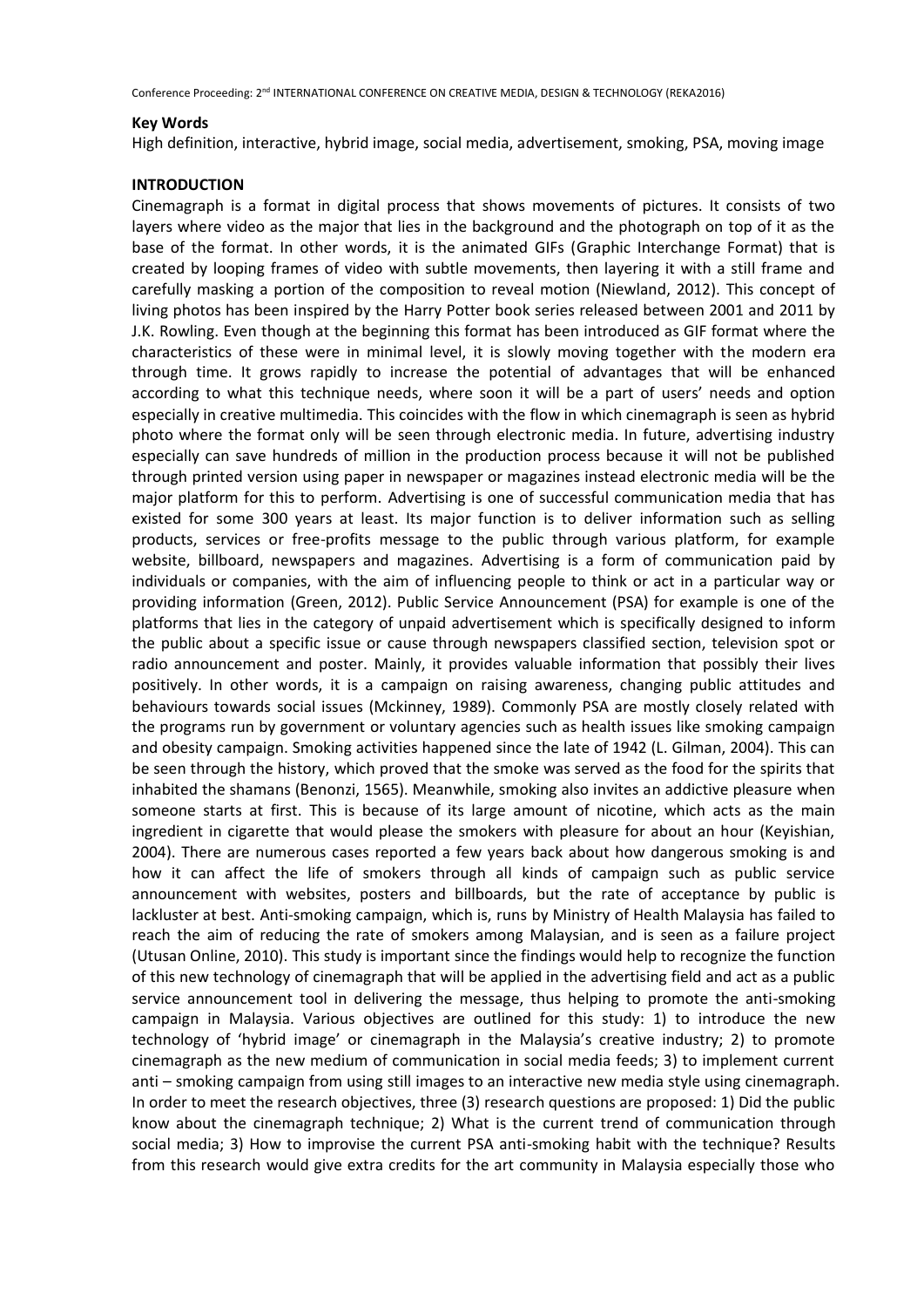are involved in the industry to help promoting and selling the products using the cinemagraph technique, while at the same time helping the generation to reduce the amount of paper used to print as the advertisement can be seen through social media feeds. It also can educate them on how to manage on reducing the paper by what needs to be used for an important purposes and what to not use for unimportant matters. Findings from this study will also help to encourage the generation to explore new medium of communication in a way while honing the fresh talent. On top of that, in education fields, teachers can also see this as one of the steps in teaching method by enhance it from current methods of explanation about the topics in with used only still image by replace it in interactivity delivers the contents to students. Finally, outcome from this research can help the industry in Malaysia to take a step further towards the advancement of technology together with other developed countries.

#### **LITERATURE REVIEWS**

Current media communication excessively loads with various types of ads and campaigns, not just to sell products or services, but also to gain the credence of potential customers about their things (Green, 2012). From the latest information, news, and gossip about what happen around, to the selling of products and sending the good message of something is also in trends. Along with these growths, advertising is one of the voice-out tools to send or deliver the contents from one party to the receiver (Green, 2012) In fact, advertising uses various media to work with the contents to deliver the message to the users, for example graphic poster, photography, video, TV commercials and others. In the current era where everything seems possible, technology moves concomitant with times that proves all things comes in handy and easier. Innovation comes from those previous traditional practices, which is turned to a new technology where it is a change to a new way, or even better way. Cinemagraph is a popular new type of visual media that lies in between photos and videos; some parts of the frame are animated and loop seamlessly, while other parts of the frame remain completely still (Niewland, 2011). What makes cinemagraph special is because it is a high quality gif or video that is very smoothly looped. In other side of issues, current situations where none of the health activities which were consumed daily, has made human stressful. A result of this situation we are being pushed by workload, family matters, life issues and so on; which happen to be the case towards unhealthy lifestyle. When the smoking activity starts to take part in everyday schedule, it is one of the ways to release the burden. It is proven by the history of smoking where cigarette was invented to reduce the tiredness (Gilman, 1942). We all know that smoking cigarette as part of our daily life that can harm and cause bad effects to our health. This happened because cigarette is addictive, where the nicotine, which acts as the main ingredient, is a powerful and addictive drug that turns to be the major cause of this habit (U.S. Department of Health and Human Services [USDHHS] 1988, p. 9). Researcher find that these three issues are related closely and hope that findings from this study would introduce the new technique of cinemagraph towards the Public Service Announcement (PSA) on smoking habit campaign in a new level of the industry in Malaysia, as well as helping to reduce the rate of smoking habit with the campaign. It is seems to be the the perfect timing for the campaign to get new breath of enhancement as reported by Utusan Online 2011 stated that anti-smoking campaign in Malaysia as a failure project that none of the objective help smokers to stop smoking. Therefore, this study enables the researcher to explore the new technology in order to make the aim of introducing the technique to a higher stage becomes successful.

# **PROBLEM STATEMENTS**

Smoking habits among society is unpredictable where it goes way too fast increasing year-by-year following the trends. But somehow, it can be decreased just because of the campaign done by certain parties work well. According to World Health Organization (2008), WHO report on the Global Tobacco Epidermic, 2008: The MPOWER saying tobacco use is the most important preventable cause of disease and death in the world today. Following from the statements, it is true in most countries in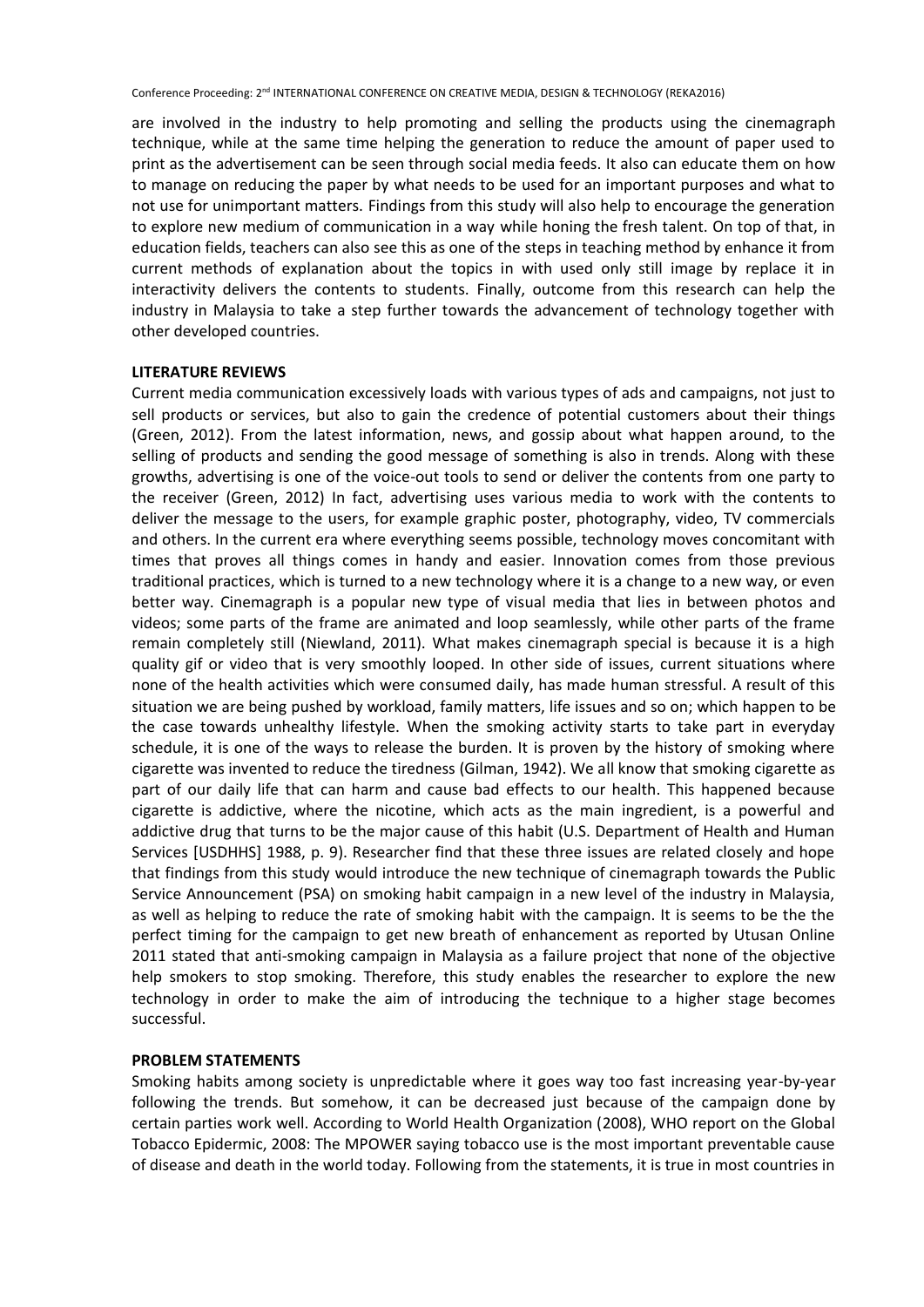the world including Malaysia, because an estimated 10,000 Malaysian has recognized the importance of reducing smoking rates. It's been stated in the research of Smokers Responses Toward Cigarette Pack Warning Labels in Predicting Quit Intention, Stage of Change, and Self-efficacy, Nicotine & Tobacco Research 2010. This is only a few of data gathered by researcher about statistics of smokers, but what makes the case still in high numbers while various approach been planned and held by lots of organizations to overcome these problems. Report from World Health Organization (2008), WHO reports on the Global Tobacco Epidermic, 2008: The MPOWER showed that rates of the enforcement stage of bans on advertising, promotion and sponsorship, and smoke-free policy are at moderate enforcement of 6 over 10. We're in 4th spot with Republic of Korea for the advertising bans enforcement category in Western Pacific. It is also stated that Malaysia also banned on direct advertising in three consecutive categories, which is national TV and radio, international TV and radio and local magazines and newspapers. Meanwhile, there is no enforcement being held in four other categories that is international magazines and newspapers, billboard and outdoor advertising, point of sale and the Internet. The researcher thinks that it is possible for government to enforce the law in billboard and outdoor advertisement where it is one of the keys to delivers the message to the viewers. According to the Communication Journal, Malaysian Journal of Communication in the title of Pengaruh Faktor Sosial Kesan Kempen Tak Nak Merokok Kementerian Kesiahatan Malaysia stated that 'advertising is capable to influence the smoker to stop the habits'. This case also been supported by Farguhar (1994) which said media has the potential to influence society's health life and it is important to give the positive and negative impact. From the researcher observation regarding advertising related, powerful contents strikes the viewer's effectively. This been support by Belch & Belch (2007) and Ferell & Hartline (2011), the evaluation in term of advertising effectiveness is a major element or task for almost all the marketers. Therefore, it is necessary of this research to measure the effectiveness of 'Tak Nak' anti-smoking campaign in order to get the data and enhance it by helping government to develop more effective anti-smoking advertisement in future using new techniques, especially in photography.

## **METHODOLOGY**

## **Sample and Procedure**

A quantitative research methodology was utilized to collect the data. To validate the scale, a pilot survey of 38 respondents consists of female and male was conducted, both of them were selected randomly. The respondents comprised of individuals between 19 to 25 years of age, which is the target sample of the study. They are mostly Malay as it is thought that the Malays are the most highly rated in the ethnicity category for distribution of adults research section (Gats, 2011). The questionnaires were personally hand-delivered after a brief explanation at the beginning of the session regarding of what this survey was all about. The session ran for 30 minutes in a random classroom. The self-designed measurement was initially done in Malay language and it was translated into English for the final distribution of the questionnaire. Responses were captured in a 5 point Likert scale anchored by 1 as 'strongly disagree' to 5 as 'strongly agree'. Demographic information on age, gender, race, marital status, education, and location background were obtained by asking participants to select appropriate category.

# **Measures**

The self-developed measures include three (3) variables which consist of 43 items, six (6) items are on the 1st section which evaluates the demographic profiles, nine (9) items are on the 2nd section which focuses on smoking habit, and the rest of the 27 items are on the 3rd section, which are divided into three (3) phase where the 1st phase contains eleven (11) items that evaluated the Cinemagraph technique. The 2nd phase contains eight (8) items on Public Service Announcement (PSA) in general while the 3rd phase contains the same eight (8) items, which look at the use of Public Service Announcement (PSA) with Cinemagraph technique. The 3rd phase was run only after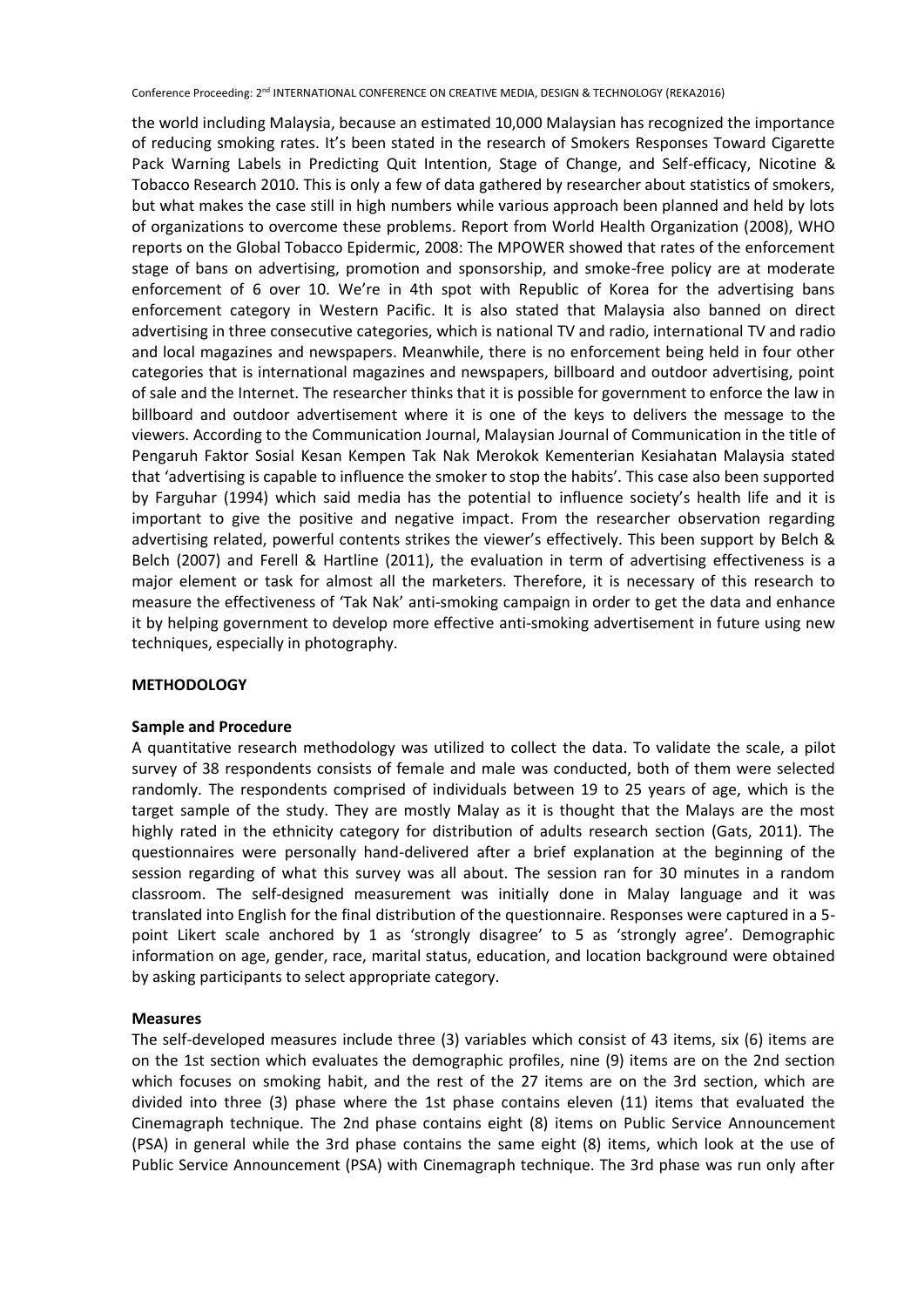the respondents were explained and shown the related material on screen. The data was quantitatively analyzed using Statistical Package for Social Science (SPSS) Version 17. In order to validate the self – developed measures, several analyses were performed including Exploratory Factor Analysis, Reliability Analysis and Bivariate Correlation Analysis. These analyses were conducted to assess the reliability and validity of the measures besides identifying the number of factors that emerged from the variables reflecting the Theory of Reasoned Action. Meanwhile, a pvalue of 0.5 was employed to determine statistical significance.

## **RESULTS & DISCUSSION**

## **Exploratory Factor Analysis**

Examples are studies in which the used consist of a lot of questions (variables) and studies in which mental ability is tested via several subtests, like verbal skill tests and logical reasoning ability tests (Darlington, 2004). The observable variables can be clustered into factors, each reflecting an underlying property that is generally shared by a certain group of variables (Hair, Babin, Anderson, Tatham & Black, 2006). For ease of interpretation of the factors obtained, the researcher restricted them into three (3) main factors instead of eigenvalues of more than 1. The three (3) factors solution is clustered into Factor 1: Cinemagraph Technique; Factor 2: Public Service Announcement (PSA) in general, and Factor 3: Public Service Announcement (PSA) with Cinemagraph Technique. The three factors displayed an acceptable limit factor loading of 0.50 or more (Hair, Babin, Anderson, Tathum & Black, 2006) for each item. Based on the results of the exploratory factor analysis, it is demonstrated that all items (27 items) are clearly defined and logically associated with their factors. Meanwhile, based on the rotation squared loading, the three (3) factors solution has a range of eigenvalues of 3.16 to 4.16 that accounts for 42.78 percent of the variables explained. The analysis of the structure is presented in Table 1 : Exploratory Factor Analysis.

| <b>Exploratory Factor Analysis</b>                                                                              |                        |  |
|-----------------------------------------------------------------------------------------------------------------|------------------------|--|
| <b>Factors</b>                                                                                                  | <b>Factor Loadings</b> |  |
| <b>Factor 1: Cinemagraph Technique</b>                                                                          |                        |  |
| Cinemagraph is an interactive technique that can create an interesting contents moving in the photo.            | .42                    |  |
| Cinemagraph has an element of emotion that can attract viewer's attention.                                      | .32                    |  |
| Cinemagraph will be the next future in advertising replacing the current poster ad with electronic advertising. | .53                    |  |
| Cinemagraph will be seen as one of the ways to save and reduce the mount of papers that are used to produce     |                        |  |
| printed poster ads.                                                                                             | .38                    |  |
| I can see the interactivity of the contents through this technique.                                             | .51                    |  |
| I prefer this technique compared to the poster ad.                                                              | .52                    |  |
| I can see the movement of the content through this cinemagraph technique.                                       | .45                    |  |
| I don't think this technique can give any advantages to the public.                                             | .08                    |  |
| I cannot see the future of cinemagraph technique in Malaysia for the next 10 years.                             | .31                    |  |
| I can see the content of cinemagraph to be High Definition (HD).                                                | .55                    |  |
| Whenever I see the ads, moving images attracts me more rather than regular still images ads.                    | .18                    |  |
| <b>Factor 2: Public Service Announcement (PSA)</b>                                                              |                        |  |
| I understand that PSA campaign is to deliver specific issue or cause, with valuable information                 |                        |  |
| with could affect life positively.                                                                              | .61                    |  |
| I can understand clearly the message that contains in the PSA campaign.                                         | .50                    |  |
| I can easily find PSA campaign whenever I go.                                                                   | .41                    |  |
| PSA campaign should be given new breath of future and current concepts of idea.                                 | .55                    |  |
| PSA campaign in Malaysia is better than other country in Asia.                                                  | .19                    |  |
| I often see or hear anti-smoking messages on television, radio, billboard, poster, newspapers and magazines.    | .46                    |  |
| I am aware of warning sign posters and it gives me influence on how dangerous smoking habit is.                 | .41                    |  |
| I think that the posters on stop smoking campaign affect my smoking habit.                                      | .43                    |  |
| Factor 3 : Public Service Announcement (PSA) with Cinemagraph Technique                                         |                        |  |
| I am familiar with campaign A.                                                                                  | .47                    |  |
| When I saw both campaigns, my eyes are more attracted to campaign A.                                            | .50                    |  |
| When I saw both campaigns, I can see the movement made by the technique in campaign A.27                        |                        |  |
| When I saw both campaigns, campaign B grabbed my attention at first.                                            | .47                    |  |
| I think campaign B is more effective in delivering the messages.                                                | .55                    |  |
| I can see the interactive elements in campaign B, but should be improvise                                       | .35                    |  |

## **Table 1:**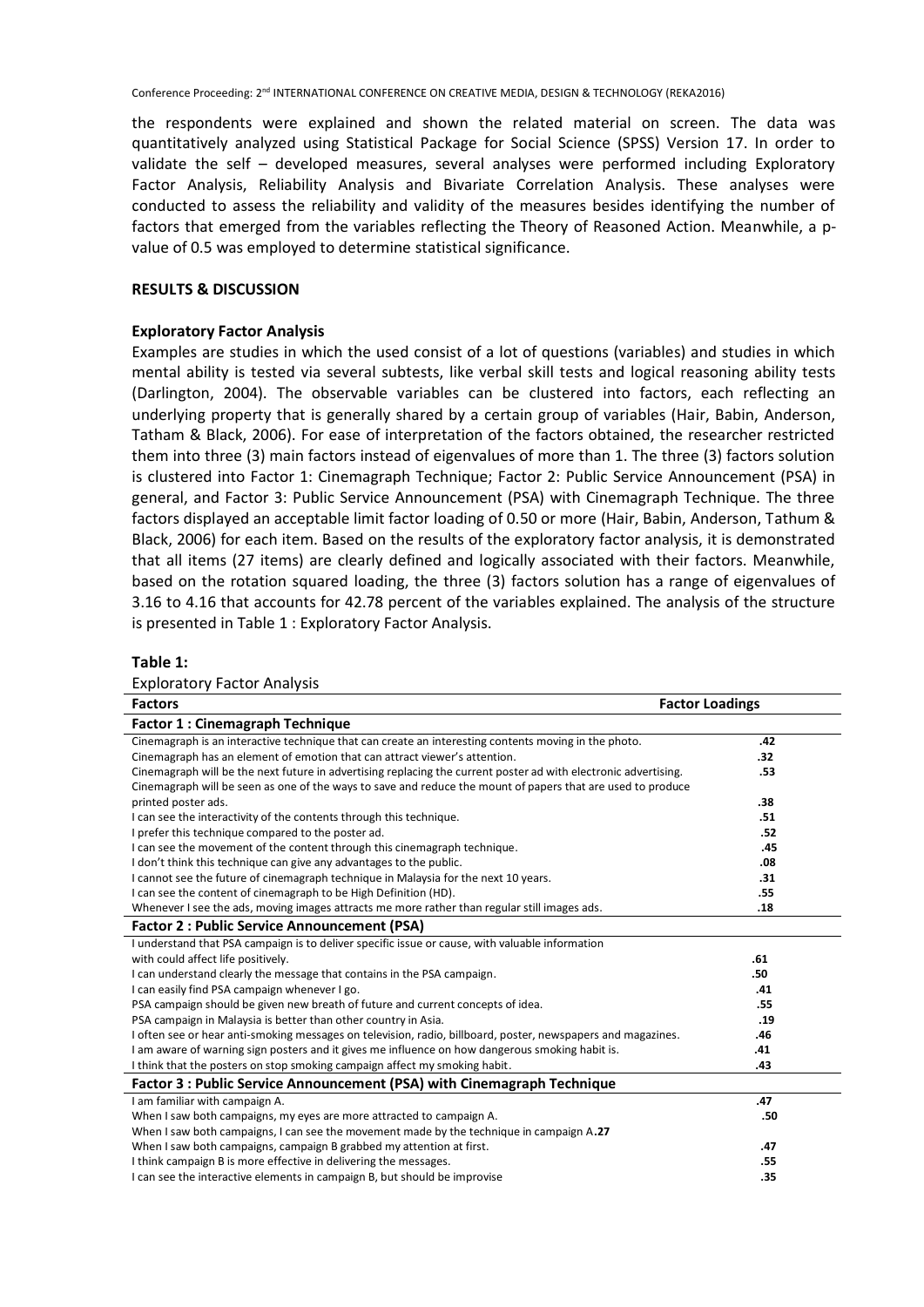| I want to see more of campaign B in future                                      | .24 |
|---------------------------------------------------------------------------------|-----|
| I think, campaign B can be seen in social media apps, electronic LED billboard, |     |
| website, apps in mobile and other suitable sources in future.                   | .35 |

## **Reliability Analysis**

Reliability analysis is the situation in which a scale should consistently reflect the construct it is measuring (Field, 2006). The purpose of conducting a reliability analysis is to examine the consistency of the results achieved by the same participants in the same repeated measurement, and the higher the reliability of the measuring procedures is conversely, the less consistent the results are the lower the reliability (Whichard, 2006). Cronbach Alpha of 0.70 was used as the benchmark in accessing the reliability measures. A satisfactory level of reliability depends on how a measure is being used, thus a minimum value of Cronbach Alpha .70 as suggested by Nunally (1978) is considered as a sufficient value in determining the construct reliabilities of the measures. A reliability analysis was conducted on the (3) factors solution. Based on the reliability analysis results, 2 from the 3 factors displayed construct reliability of more than .70 and only one factor at 0.69. Factor 1; Cinemagraph Technique which consists of 11 items accounts .72; Factor 2; Public Service Announcement (PSA) in General which consists of 8 items scores.7.4 and Factor 3; Public Service Announcement (PSA) with Cinemagraph Technique which consists of 8 items also shows a .69 of Cronbach Alpha. The high values of Cronbach Alpha from these factors (i.e., more than minimum value of 0.70) display that the measures are consistent in measuring what it is supposed to measure Meanwhile, the variance explained of the three factors accounts for 17.28% (Factor 1), 9.96% (Factor 2) and 10.70% (Factor 3), while standard deviation ranges accordingly from 4.15, 3.15 and 3.27. Table 2 shows the results of the reliability analysis from the three (3) factors.

## **Table 2:**

Reliability Results

| <b>Factors</b> | Cronbach Alpha $(\alpha)$ | <b>Variance Explained</b> | <b>Standard Deviation (SD)</b> |
|----------------|---------------------------|---------------------------|--------------------------------|
| Factor 1       | .72                       | 17.28%                    | 4.15                           |
| Factor 2       | .74                       | 9.96%                     | 3.15                           |
| Factor 3       | .69                       | 10.70%                    | 3.27                           |

# **Correlation Analysis**

The correlation analysis results showed that the dimensions of each factor are not appropriately correlated as their correlation coefficient are illustrated by low to moderate scores indicating that these measures are designed to measure the conceptually different but related constructs. Indeed, the differences in the profiles between two or more groups are also found to be statistically significant. The differences between factors are stated in Table 3 below, where it shows the Factor 1 is significantly different from Factor 2 at the rate of p<0.05, while Factor 1 and Factor 3 shows that the rate is in p<0.01. However, between these two factors that are Factor 2 and Factor 3, there is no significant difference. However for Factor 2 and Factor 3, they are measuring almost the same but related concepts. Therefore, these indicate that some of the measures of these two factors need to be dropped as they demonstrate a low factor loading.

## **Table 3 :**

Correlation Analysis Results between Factors

| correlation / widiyolo neodito between ractors |           |                 |          |  |
|------------------------------------------------|-----------|-----------------|----------|--|
|                                                | Factor 1  | <b>Factor 2</b> | Factor 3 |  |
| Factor 1                                       | 1.000     |                 |          |  |
| Factor 2                                       | $0.405*$  | 1.000           |          |  |
| Factor 3                                       | $0.438**$ | 0.212           | 1.000    |  |
|                                                |           |                 |          |  |

**p<0.05,**\* p<0.01

This research aims to introduce the technique of cinemagraph in the creative industry in Malaysia through the Public Service Announcement (PSA) of anti-smoking habit campaign. Findings from this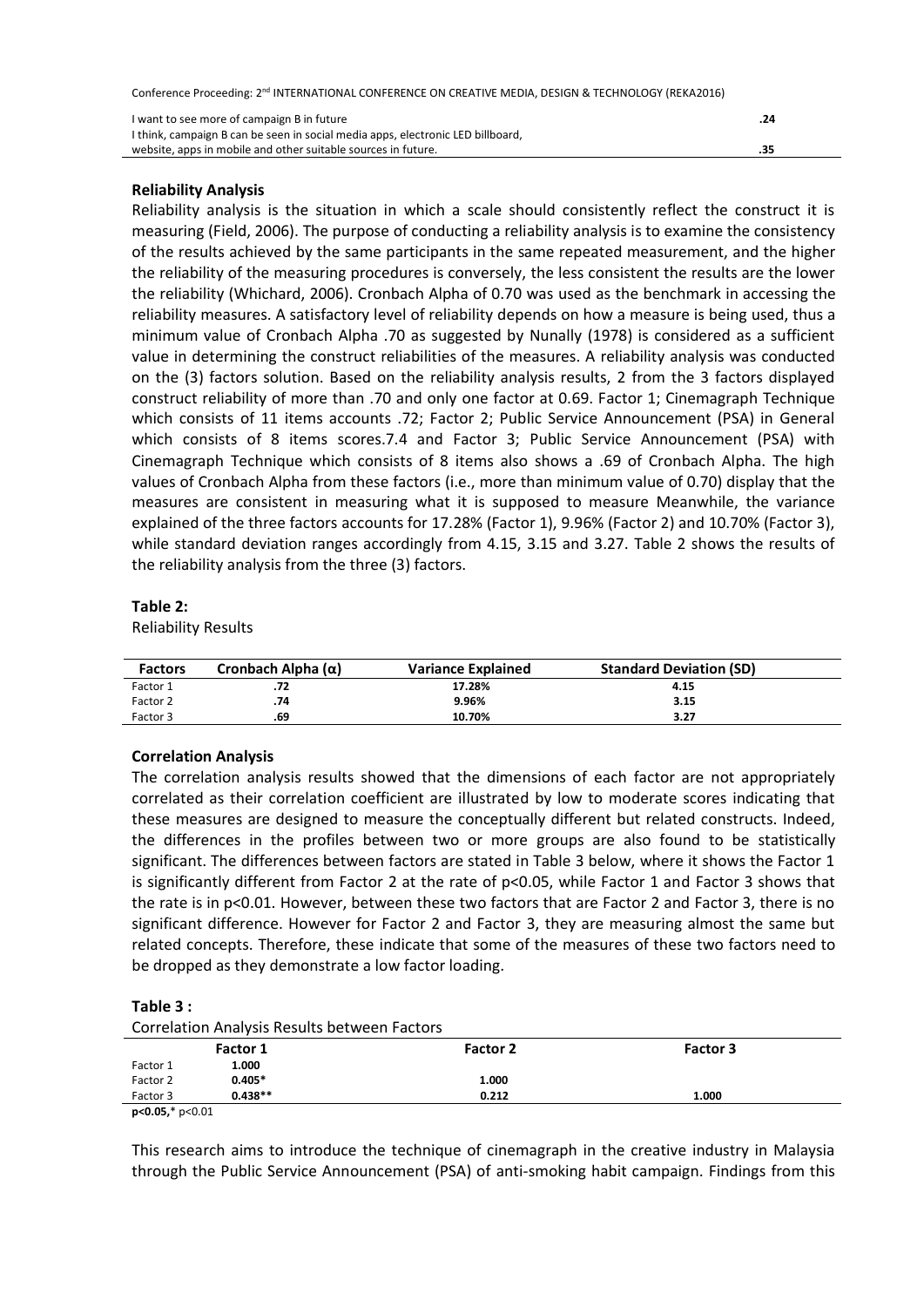study provide an evidence of the validity of the scale in measuring the acceptance of new technique cinemagraph through the PSA anti-smoking habit campaign in Malaysia. Results from the exploratory factor analysis and reliability tests demonstrate that all three (3) dimensions of Cinemagraph technique, Public Service Announcement (PSA) in General, and Public Service Announcement (PSA) with Cinemegraph technique are appropriate in measuring the acceptance of the new technique of cinemagraph through the Public Service Announcement (PSA) on smoking habit campaign in Malaysia. Previous articles found that the PSA anti-smoking campaign in Malaysia is a failure project (Utusan Online, 2010) and also the rate of smoking habit in Malaysia is still at high level especially among young adults (GATS, 2011). Thus, there seems to be a strong relation between these two sources for making this research a reality. This study also identifies that exposure about the format is still at a minimum level, which may give this research's arguments more reliability, thus the researcher can proceed with more findings and dig in with lots of new search about this technique in future, and can share with related parties on how to develop this technology in the creative market platform. Result from the reliability tests also shows that the knowledge of Cinemagraph technique is reliable and consistent in accessing the exposure of the technique among public who are new about this. The reliability coefficient reflects the effectiveness of the measurement instrument (Nunally, 1978). The correlation analysis also proves that the self-developed measurement is relatively accurate in accessing conceptually different but related constructs that were identifies from the theory. The instrument is useful in collecting data that can be used in several processes, for example to examine both exposures about the technique if they are tested with some target group. In addition, it can be used to prove how far the effectiveness of the cinemagraph's contents, which are, equipped with the related technique that might have influence the lifestyle among users. Hence, the local creative team can plan their project, which includes the cinemagraph technique, which can suit the current trends. The creative industry locally nor overseas has developed thousands of powerful ideas each second to build stronger and powerful material as part of the medium in communication regardless of whether it is used to send information, sell products or promote services and others to the users. With the right approach and creative idea, the creative industry can gain profits besides promoting the technique as a part of the platform for both national and foreign market.

## **CONCLUSION**

New media is spread through live feeds faster than ever in the current technology era. Following these updates, users always want better and faster updates about news and information through the feeds at any time. Advertising and social media are related closely where they help to deliver the message to the user besides gaining the profit from it. Additionally, the technique been use is one of the most important things on how to captivate the user's initial attention. Though this study focuses on the scale validation, future research may investigate other related topics such as the perception of public according to the gender, the effectiveness of campaigns without the new technology and so on. Results from the analysis display that the self-developed measures are appropriate to be applied in accessing the perception of public towards the campaign. Hence, this study has somehow indicated that the introduction of the technique of cinemagraph in the creative industry will not only bring the industry a step forward, but also will become one of the ways in making profit to the related parties. Thus, with the new enhancement of technology, this technique will promote sustainable technology and will create paperless environment.

## **REFERENCES**

Asyiek, M., & Desa, M. (2012). The Use of Multimedia Video and Animation to Empower Children to Change their.

Committee, H. (2005). Health Committee Smoking in Public, *I*.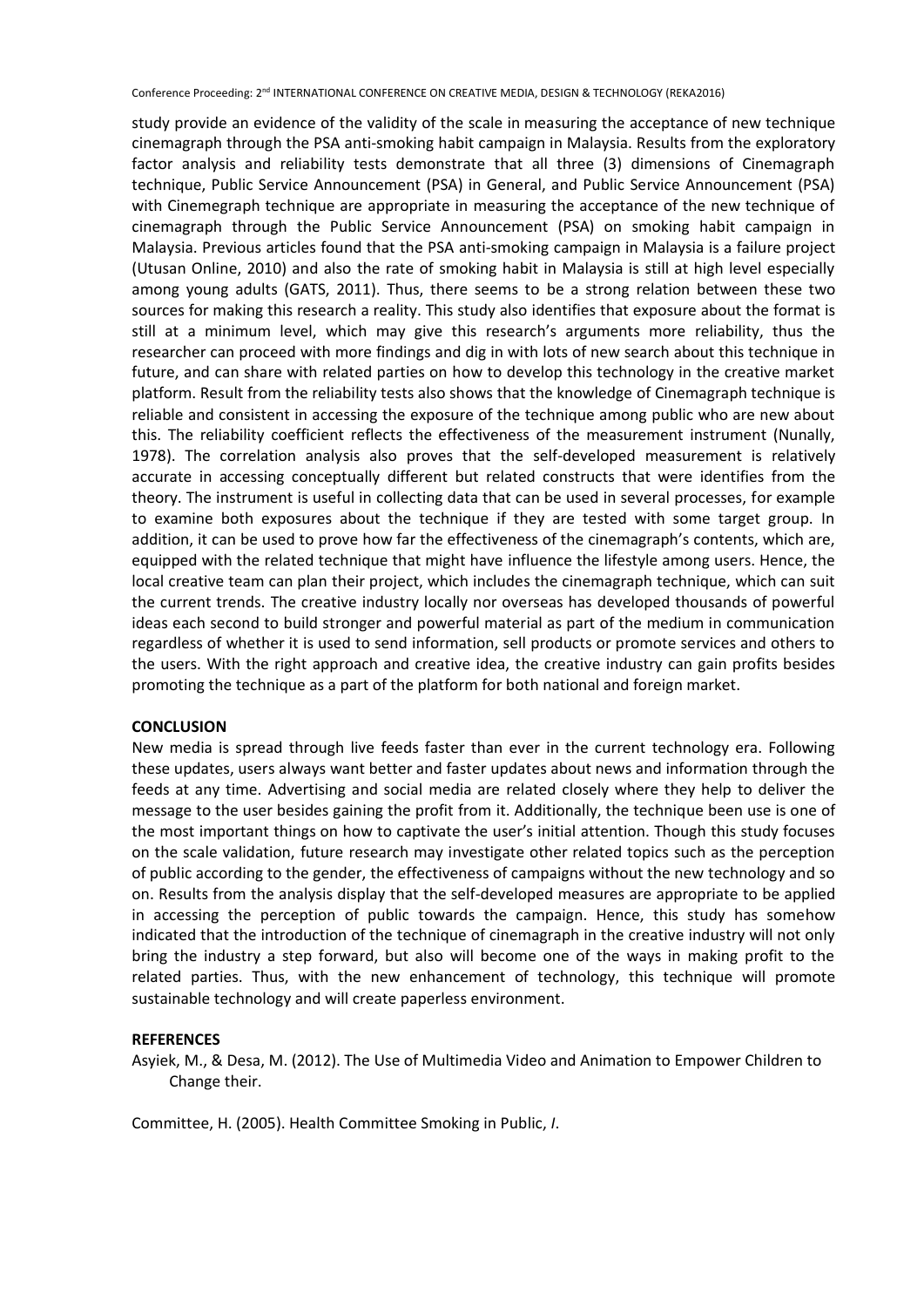- Fallis, A. . (2013). *No Title No Title*. *Journal of Chemical Information and Modeling* (Vol. 53). doi:10.1017/CBO9781107415324.004
- Hong, Y. H., Soh, C. H., Khan, N., Abdullah, M. M. Bin, & Teh, B. H. (2013). Effectiveness of Anti-Smoking Advertising: The Roles of Message and Media. *International Journal of Business and Management*, *8*(19), p55. doi:10.5539/ijbm.v8n19p55
- Insitute, N. C. (n.d.). NCI Tobacco Control Monograph Series. *Greater Than the Sum\nSystems Thinking in Tobacco Control*.
- King, W. M. (2011). Binocular coordination of eye movements Hering's Law of equal innervation or uniocular control? *European Journal of Neuroscience*, *33*(11), 2139–2146. doi:10.1111/j.1460- 9568.2011.07695.x
- Lim, K. H., Sumarni, M. G., Amal, N. M., Hanjeet, K., Wan Rozita, W. M., & Norhamimah, A. (2009). Tobacco use, knowledge and attitude among Malaysians age 18 and above. *Tropical Biomedicine*, *26*(1), 92–99.
- Lim, K., Sumarni, M., Kee, C., Norhamimah, a, Wan Rozita, W., & Amal, N. (2010). Prevalence, smoking habit and factors related to smoking and nicotine addiction among lower secondary school male students in Kota Tinggi district, Johor, Malaysia. *Malaysian Journal of Public Health Medicine*, *10*(1), 28–37.
- Michael Langford, A. F. & R. S. S. (2010). *Langford's Basic Photography: The guide for serious photographers*.
- Mohd Yusoff, M. F., Guat Hiong, H. T., Singh, S., & Kuang Hock, L. (2011). Global Adult Tobacco Survey ( Gats ) Malaysia 2011 Malaysia-2011, 204.
- Mohideen, R. S., Azfarozza, W., Athmar, W., Faidul, S., & Abdullah, M. (2009). Effects of Anti-Smoking Campaign on Youths, *2003*, 1–8.
- Naing, N. N., Ahmad, Z., Musa, R., Hamid, F. R. A., Ghazali, H., & Bakar, M. H. A. (2004). Factors related to smoking habits of male adolescents. *Tobacco Induced Diseases*, *2*(3), 133–40. doi:10.1186/1617-9625-2-3-133
- National Cancer, I. (2008). Influence of Tobacco Marketing on Smoking Behavior. *NCI Tobacco Control Monograph Series*, 211–291.
- Pilarczyk, J., & Kuniecki, M. (2014). Emotional content of an image attracts attention more than visually salient features in various signal-to-noise ratio conditions. *Journal of Vision*, *14*(12), 4–. doi:10.1167/14.12.4
- Rahman, M., Arif, M. T., Fadzillah, M., & Razak, A. (2015). Factors associated with tobacco use among the adult population in sarawak , malaysia : a cross sectional study, *12*(1), 1–9. doi:10.2427/10292
- Reid, R. (n.d.). Globalizing Tobacco Control.
- Rodgers, S., & Thorson, E. (2012). *Advertising theory*. *Routledge communication series*. doi:10.1177/1470593104046291